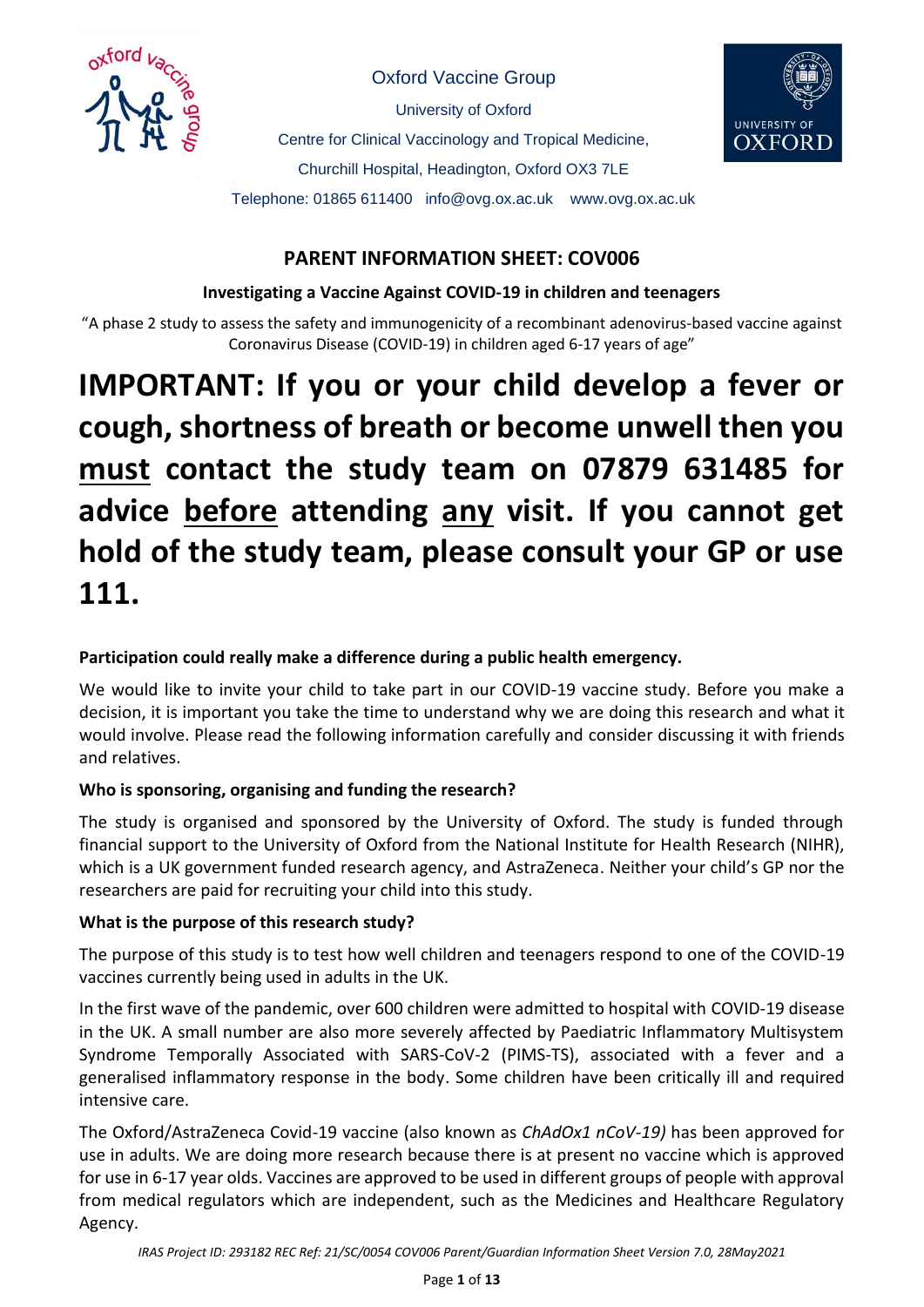This study will allow us to assess how well the immune systems of children and teenagers respond to immunisation with the Oxford/AstraZeneca Covid-19 vaccine (also known as *ChAdOx1 nCoV-19*). It will also add value to our research and understanding of COVID-19 as a disease as well as contributing to our data on the safe use of this vaccine in children.

Children from Black, Asian and Minority Ethnic groups (BAME) are welcomed to take part in this study.

## **Summary of the study**

In total this study will enrol 261, 6-17 year olds across the UK.

- Participants will be allocated to two doses of either the *ChAdOx1 nCoV-19* or a licensed vaccine (MenB) that will be used as a 'control' for comparison
- Participants and their parents/guardians will not be told which vaccine course they are receiving
- 5 or 6 blood tests will be carried out over the course of a year from your child's arm to look at immune responses to the vaccine
- For all participants there will be an e-diary to complete for up to 28 days following vaccination
- Participants will be enrolled in the study for one year

## **What is the vaccine we are testing?**

The vaccine we are testing in this research study is called *ChAdOx1 nCoV-19*. By vaccinating with ChAdOx1 nCoV-19, we are hoping to make the body recognise and develop an immune response that will help stop the SARS-CoV-2 virus from entering human cells.

Over 20,000 adults have now been recruited to clinical trials of ChAdOx1 nCoV-19 worldwide and widespread roll-out of the vaccine in adults in the UK has now begun.

The ChAdOx1 nCoV-19 vaccine was approved for emergency use in adults in the UK in December 2020. This approval was based on data from clinical trials enrolling over 20 000 adults, with early analysis showing the vaccine was 60 – 90% effective at preventing COVID-19. Importantly, these early results showed that no study participants receiving the ChAdOx1 nCoV-19 vaccine were admitted to hospital with severe COVID-19 disease. These studies also provided important information on the safety of the vaccine, and the expected side -effects; these are described in more detail later in this document. The vaccine is now being rolled out for routine use, and more information about its effectiveness and safety is being gathered all the time.

The ChAdOx1 nCoV-19 vaccine is being given as two doses in adults, between 1-3 months apart. Therefore, this study will enrol your child to 2 doses given either 1 month or 4 months apart.

We are interested in evaluating different intervals between vaccinations in the trial so that we can provide the data needed to inform policymakers on how to use the vaccine in children and teenagers.

# **What is the control (comparison) vaccine, MenB?**

In this study we will be using a licensed 'MenB' vaccine against group B meningococcus (MenB), one of the most common causes of meningitis and sepsis in children and teenagers. This will be used as a comparator vaccine, to help us understand participants' response to ChAdOx1 nCoV-19. We will be using one of the two versions of MenB, Bexsero®, a vaccine which has been routinely given to infants in the UK since 2015, and is licensed for use in the age groups we are studying here. There is no risk of catching Meningitis B as a result of having the vaccine.

Both ChAdOx1 nCoV-19and MenB are given in two dose schedules, administered as injections into the muscle around the shoulder region. There is a minor risk of discomfort after administration of the MenB vaccine.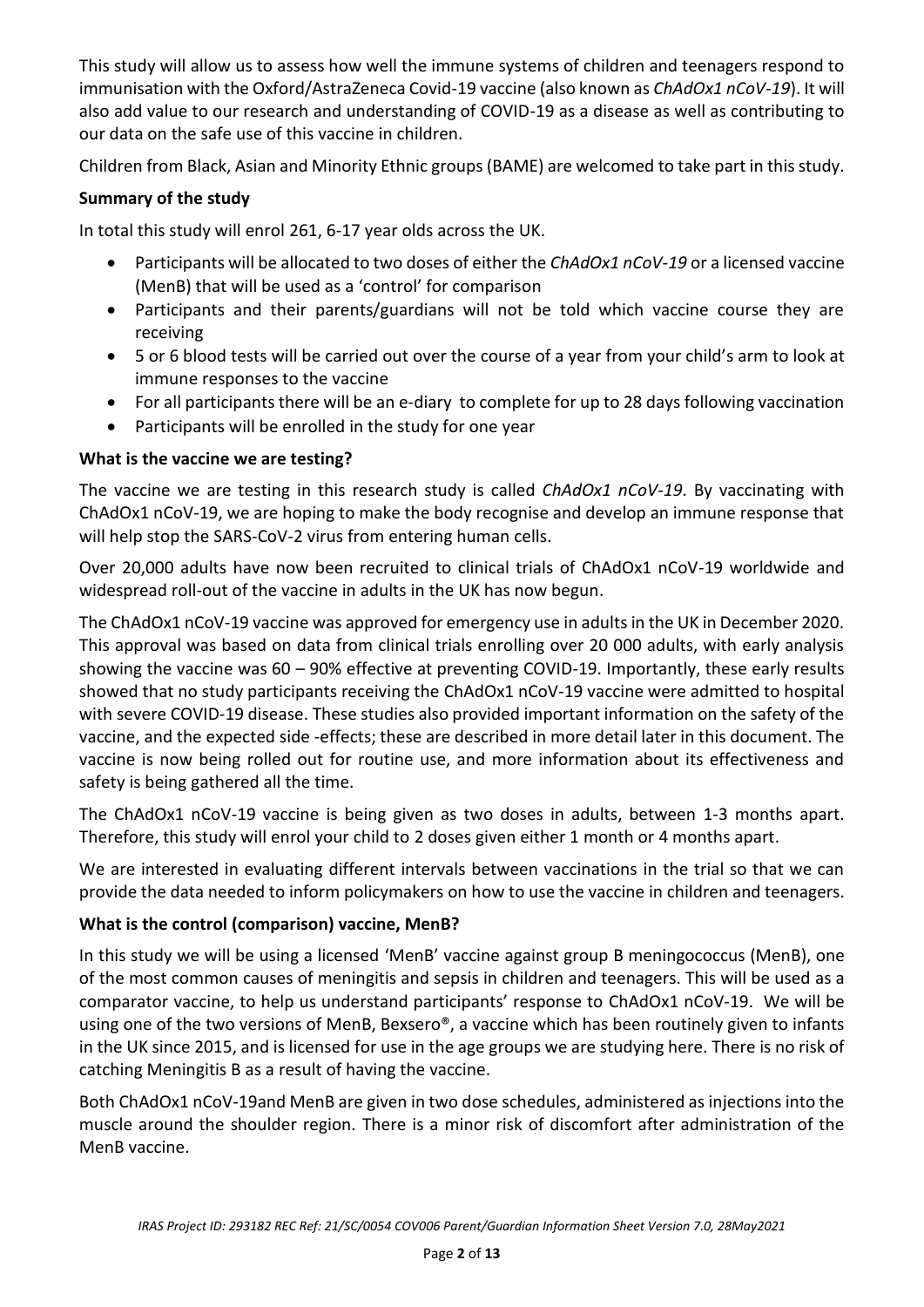#### **Does my child have to take part?**

No. It is up to you and your child to decide whether or not to take part. Your decision will not result in any penalty, or changes to your standard medical care. If you do decide that your child will take part, you will be given this information sheet to keep (or be sent it electronically) and will be asked to sign a consent form on behalf of your child. We would also provide some written information for you to read through with your child. You are free to withdraw at any time and without giving a reason. Given that this is a new vaccine, we may request a follow-up appointment afterwards to gain further information.

#### **Can my child take part?**

In order to be involved in the study your child must:

- Be aged between 6 and 17 years (up to 17 years and 8 months).
- Be able and willing (in the Investigator's opinion) to comply with all study requirements, including the follow up visits (without relying on public transport to access the trial site).

You must:

- Allow the Investigators to discuss your child's medical history with your child's GP and access all medical records.
- Provide informed consent\* on behalf of your child if they are under 16 years of age (if they are 16 or over, they will be able to provide their own written consent but we request that you are present at the first visit in the study if possible).

Study participants cannot participate in this study if any of the following apply:

- they are the child of an Oxford Vaccine Group staff member on the delegation log for this study
- have a history of laboratory confirmed COVID-19 or a blood test shows that they have had contact with the COVID-19 virus (e.g. they have antibodies)
- have a history of chronic respiratory diseases (resolved childhood asthma is allowed)
- have previously received a vaccine for Meningitis B
- have any vaccine in the 30 days before or after this study vaccine
- have previously had other vaccines that might impact on understanding the study results such as other coronavirus vaccines
- have received immunoglobulins or blood products in the 3 months before having the study vaccine
- history of autoimmune conditions
- have immunosuppression or immunodeficiency
- have a history of angioedema
- have a history of serious allergic reaction (anaphylaxis)
- have a current diagnosis or are having treatment for cancer
- have a bleeding disorder
- have a history of a congenital heart condition
- any other significant disease which might present increased risk to the participant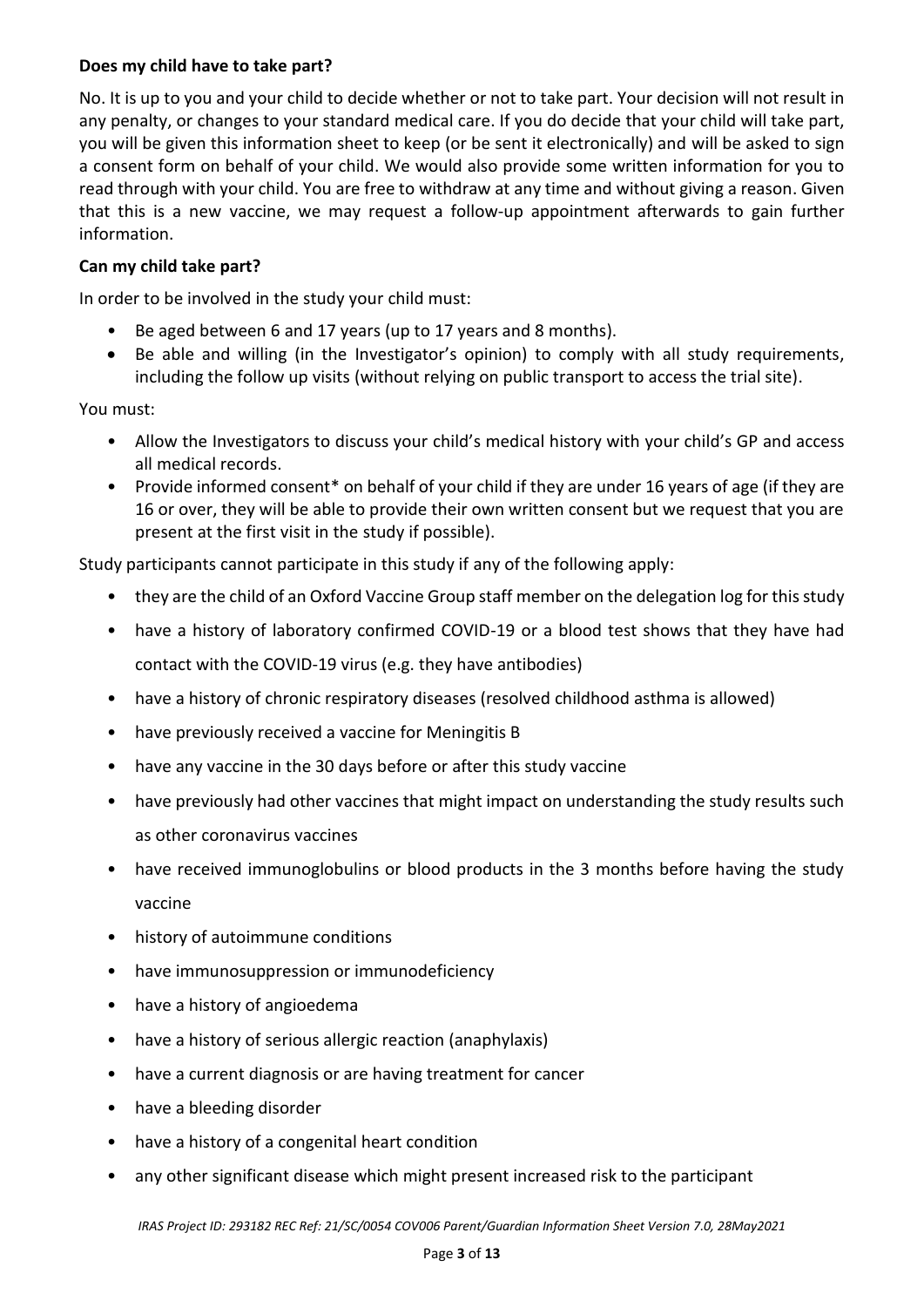- are pregnant, or may become pregnant during the study period
- have previously been diagnosed with Kawasaki disease (see definition below)

Mild conditions that are well-controlled would not automatically exclude your child from participating. If you are unclear whether your child is eligible to be involved in the study you can contact the study team who will be able to advise you.

#### **What will happen if my child decides to take part?**

Your child will be given 2 doses of either the COVID-19 or MenB vaccine. We will not be able to tell you which vaccines we have given your child until the end of the study, to ensure any reporting of side-effects of the vaccinations are not biased.

| Group | No. of<br>participants<br>(N) | Age       | Schedule                                     |  |  |  |  |
|-------|-------------------------------|-----------|----------------------------------------------|--|--|--|--|
| $1*$  | 75                            | $12 - 17$ | ChAdOx1 nCoV-19                              |  |  |  |  |
|       |                               | years     | (N=60) OR MenB (N=15) with boost at 1 month  |  |  |  |  |
| $2*$  | 75                            |           | ChAdOx1 nCoV-19                              |  |  |  |  |
|       |                               |           | (N=60) OR MenB (N=15) with boost at 4 months |  |  |  |  |
| 3     | 56                            | $6 - 11$  | ChAdOx1 nCoV-19                              |  |  |  |  |
| 4     | 55                            | years     | OR MenB with boost at 4 months               |  |  |  |  |

Your child will firstly be allocated to one of the following groups:

\*We will recruit teenagers first (groups 1 and 2) before children in groups 3 and 4, to make sure the vaccine is safe in teenagers first. For children aged 6-11 years, recruitment will happen in a smaller group (of 10 children) first, or a 'sentinel' group, to assess whether the vaccine is safe in this smaller group before proceeding with the rest of Group 3 and 4. We will inform you if your child is in this sentinel group.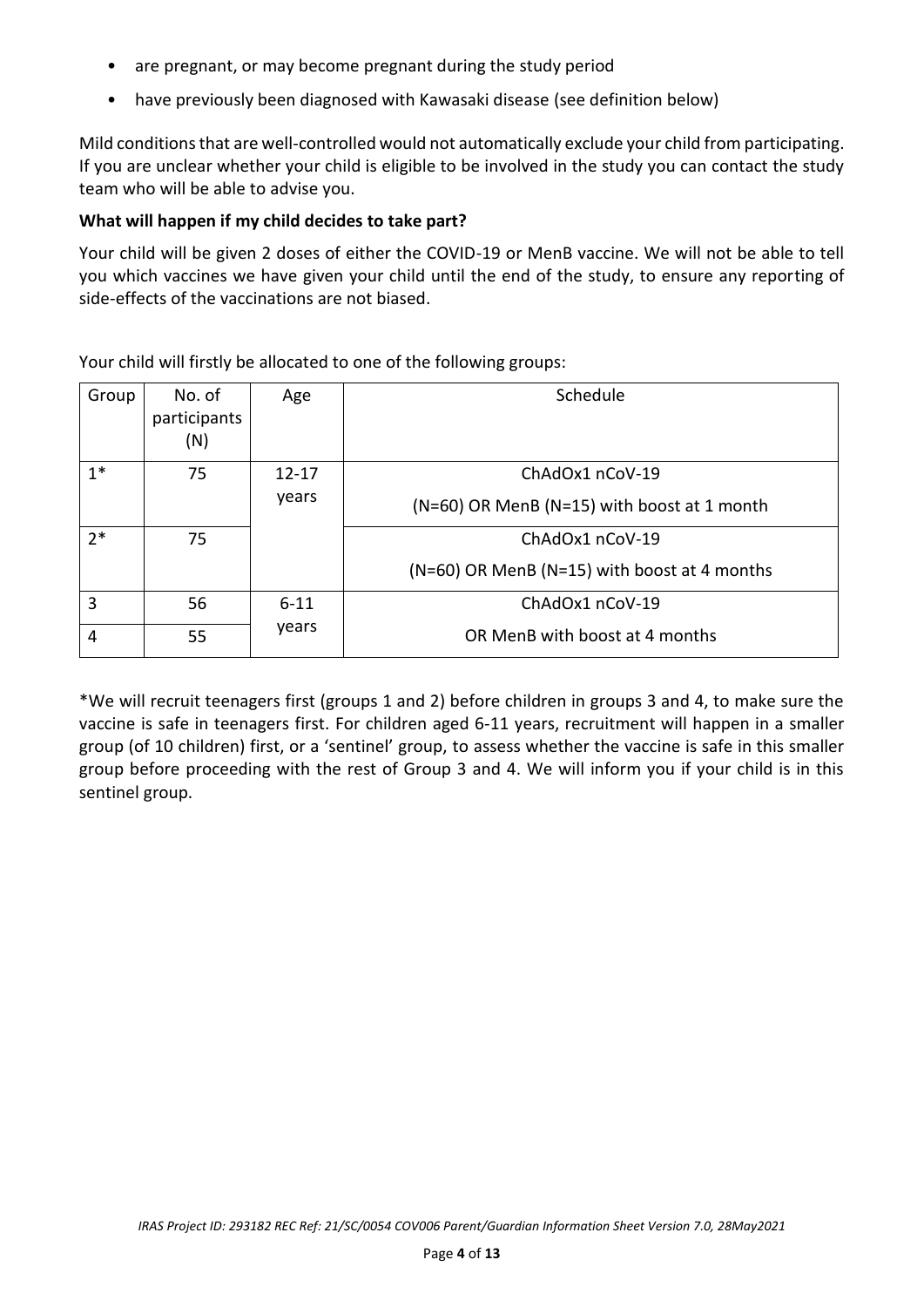The study visit plan for children is shown below.

a) If booster dose at 1 month

|                                                          | <b>Screening</b><br>questionnaire<br>(up to 90 days<br>before<br>vaccination) | Day<br>0 | $\mathbf{1}$<br>months | $\overline{2}$<br>months | 6<br>months | $\mathbf{1}$<br>year |
|----------------------------------------------------------|-------------------------------------------------------------------------------|----------|------------------------|--------------------------|-------------|----------------------|
| <b>Medical</b><br><b>History</b>                         | X                                                                             |          |                        |                          |             |                      |
| <b>Urine</b><br>pregnancy<br>test (girls 11<br>and over) |                                                                               | X        | X                      |                          |             |                      |
| Vaccination                                              |                                                                               | X        | X                      |                          |             |                      |
| <b>Blood Tests</b>                                       |                                                                               | X        | X                      | X                        | X           | X                    |
| <b>Diary</b>                                             |                                                                               | X        | X                      | X                        |             |                      |

## b) If booster dose at 4 months

|                                                          | <b>Screening</b><br>questionnaire<br>(up to 90 days<br>before<br>vaccination) | Day<br>$\mathbf 0$ | $1^{\wedge}$<br>month | $\overline{\mathbf{3}}$<br>months | 4<br>months | D2-D7<br>post<br>boost* | $5^x$<br>months | $1^x$<br>year |
|----------------------------------------------------------|-------------------------------------------------------------------------------|--------------------|-----------------------|-----------------------------------|-------------|-------------------------|-----------------|---------------|
| <b>Medical</b><br><b>History</b>                         | X                                                                             |                    |                       |                                   |             |                         |                 |               |
| <b>Urine</b><br>pregnancy<br>test (girls 11<br>and over) |                                                                               | X                  |                       |                                   | X           |                         |                 |               |
| Vaccination                                              |                                                                               | X                  |                       |                                   | X           |                         |                 |               |
| <b>Blood Tests</b>                                       |                                                                               | $\mathsf{X}$       | X                     | X                                 | X           | X                       | X               | X             |
| <b>Diary</b>                                             |                                                                               | X                  |                       |                                   | X           |                         | X               |               |

\*some participants aged 6-11 years old will be allocated to this blood test and if so, only attend one of the visits marked x, which the study team will confirm with you

^ only a subset of participants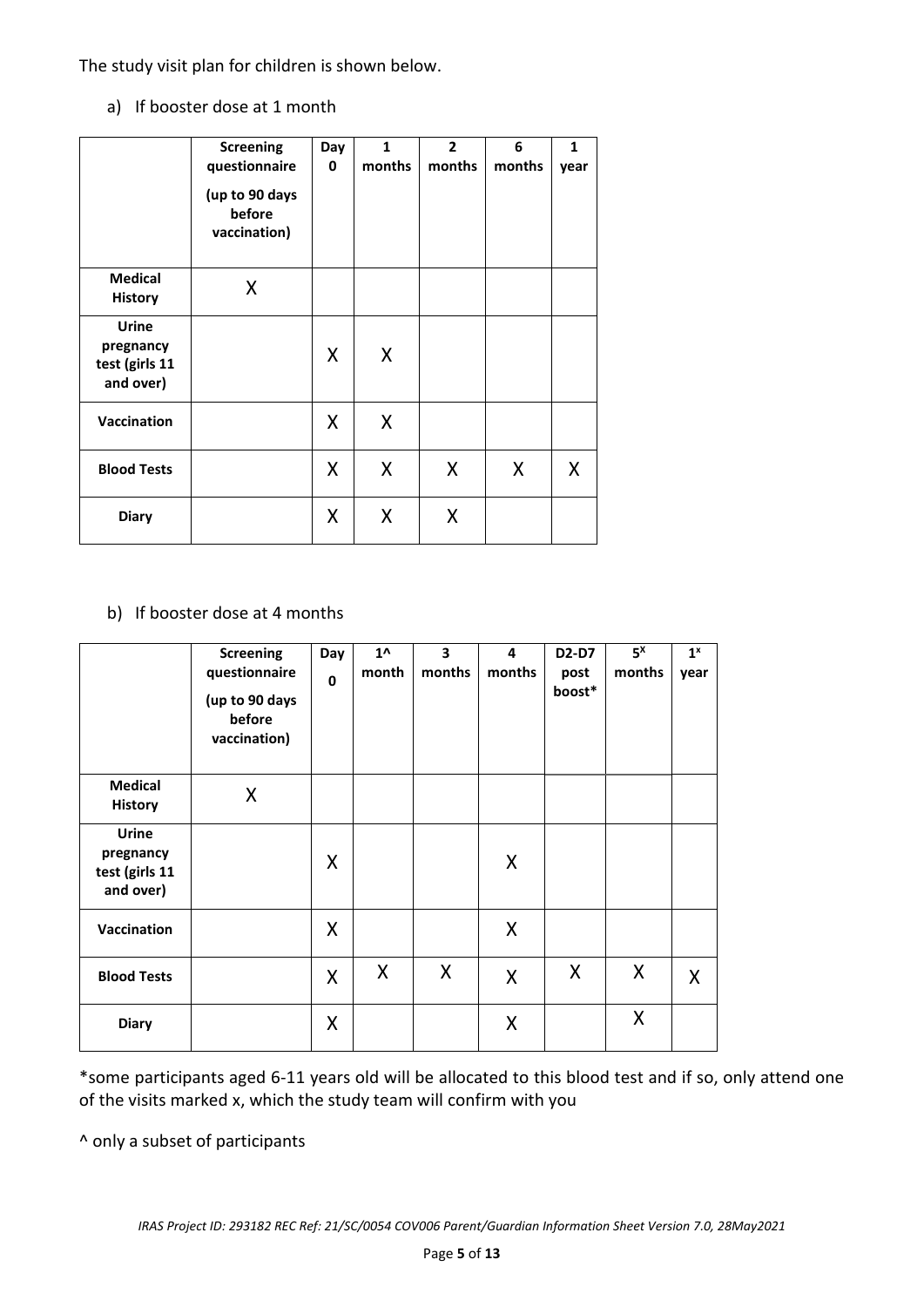If your child decides to take part in this trial there is a short online questionnaire (with two parts) to complete to check that they are able to take part. At the end of the online questionnaire you will be asked if you agree that a researcher can contact you by phone to ask questions about your child's current health and discuss details of your child's medical history.

Should your child be eligible, they will be invited to a face-to-face visit where you will be asked to sign the consent form in person and your child will receive the vaccination on the same day. COVID-19 safety precautions will be taken throughout this trial to maintain infection control. If your child is not eligible, their information will not be stored beyond the end of the trial.

#### Online questionnaire

We will ask you to complete an online questionnaire to establish whether your child is eligible for the study, which will include questions about their medical history. In some cases we may require clarification from your General Practitioner before proceeding and we will ask for your electronic consent to contact them if needed. There will be two parts to the questionnaire, one with general questions and a second part which will ask for your permission to contact your GP.

Consent and Vaccination Visit – *up to 1.5hrs (Signing of consent form, temperature measured, blood test, vaccination and up to 30-60 minutes observation after the vaccination)*

At the first visit, full written informed consent will be obtained. You will be given at least 24 hours to read and consider the information in the Participant Information Sheet (this document) before attending for the consent and vaccination visit. You will be able to ask any questions of a member of the research team before you as the parent/legal guardian sign a consent form on behalf of your child, if you and your child decide to take part. For children aged 11-15 years, there will be an assent form on which the child can 'sign' to indicate their agreement to take part. We do not require this of younger children as the concept of signing an agreement may not be understood by them.

If your child turns 16 during the course of this study, they will be required to sign a consent form at this point, as they are considered able to consent at the age of 16.

We will ask you a few questions to check there have been no new problems for your child since filling in the screening questionnaire. We will check your child's temperature and we will take blood samples. We would use an anaesthetic cream to numb the skin for the blood test.

A blood sample will be taken to check if your child has had contact with the COVID-19 virus prior to vaccination but the result will not stop your child from entering the study. Because of the nature of the pandemic, we expect approximately 10% of children to have had previous contact with COVID-19 and it will be important to include these children in our results as well. It is important to note that this is a research test that has not been validated for diagnostic purposes, so results cannot be used to provide confirmation of previous infection nor of protection from future infection. Results will not be provided to participants for this reason.

The vaccine has not yet been tested in pregnant women. Therefore, it is important that anyone who could be pregnant does not take part in our study. Although your child may not be sexually active, for safety if your daughter is aged 11 or over she will automatically be required to take a urine pregnancy test. We ask that all sexually active female participants use an effective form of contraception for the duration of the study.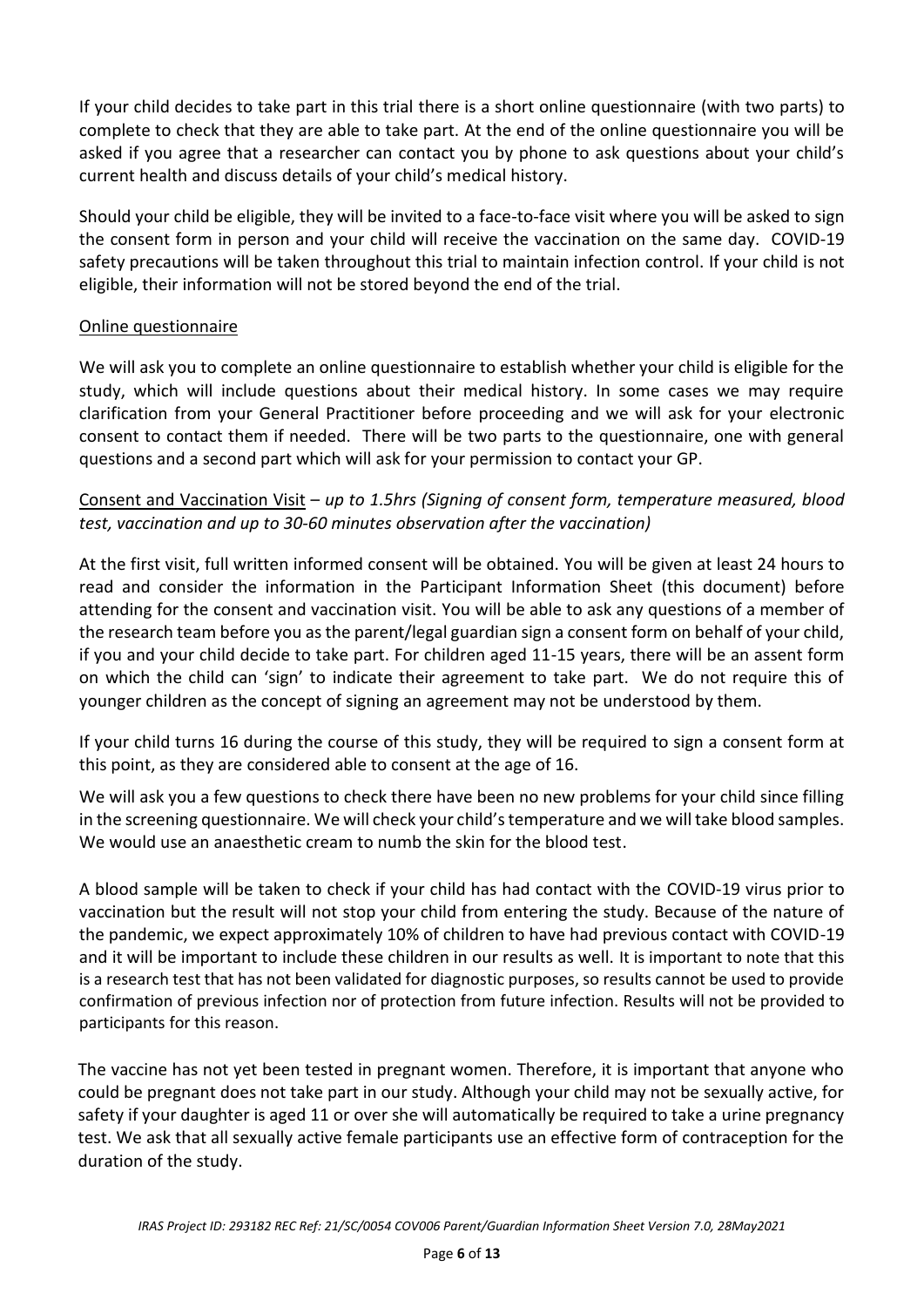Your child will be randomly allocated to receive two doses of ChAdOx1 nCoV-19 or MenB, and neither they nor you will know which one they have had. This will be given as an injection at the top of the child's arm and we will cover the vaccine site with a dressing. We will need to keep an eye on your child to make sure they are OK for up to 60 minutes (+/- 30 minutes) after the vaccine. Overall the visit will take approximately two hours.

We may ask to photograph the vaccination site. Your child will not be identifiable in these photographs, as only the vaccination site and the unique trial number will be visible. These photographs may be shown to other professional staff, used for educational purposes, or included in a scientific publication.

### Electronic Symptom Diary "E-diary" – *Completed at home by participant or parent*

We will give you a thermometer, tape measure (to measure the size of any reaction at the site of injection) and an E-diary account to record all your child's symptoms and temperature every day for 7 days after vaccination. Paper copies of the e-diary can also be provided if necessary. After these 7 days we will ask you to record if your child is unwell or takes any medications over the next 3 weeks. The research staff will monitor the E-Diary and may phone you to ask for more information. You will also be asked to record in the diary any serious medical illnesses or hospital visits your child may have over the course of the study.

In keeping with Public Health England guidance on vaccine associated fever during the pandemic, participants experiencing fever within the first 48 hours of vaccination, with no other primary symptom of COVID-19 (cough, loss of sense of taste or smell), will not be required to self-isolate unless there is otherwise clinical suspicion of COVID-19.

### Follow up visits and booster vaccinations *– 4-5 follow-up appointments of 30 minutes (blood tests and check for side effects or new health problems) including booster vaccination visit*

At the second visit, your child will undergo a second blood test. A physical examination will be done if necessary. A booster vaccination will be given at the 2nd, 3rd or 4th visit. A second urinary pregnancy test (for girls aged 11 and over only) will be required at the booster visit.

There are then up to 4 further follow-up visits over the next 9 months (lasting approx. 30 minutes) to ensure everything is fine and to check your child's health. Blood tests will be performed as outlined in the table above. There may be one additional blood test for a subset of participants aged 6-11 years. Blood samples may be processed by NHS laboratories. We will let you know if and when you need to have this additional blood test. You will have to let the study team know that you have had blood tests taken so that they can look up the results for your child. Any abnormal results will be shared with you and your child's GP, with your permission. Where possible, visits will take place out of school hours (both for vaccinations and follow-up visits). Social distancing will need to be maintained for all visits.

*Note: due to the high number of planned volunteers in this study, visits may take longer than the estimates given here.*

#### **What should my child avoid during the trial?**

Your child should not take part in other studies that involve the administration of drugs or vaccines, including trials testing other interventions for COVID-19. If during the trial your child is required to receive any vaccinations you should inform the research team beforehand and we will discuss with you the most appropriate time to receive them. If your child becomes eligible for a COVID-19 vaccine during the trial, we will let you know which vaccine they have received (i.e. 'unblind' them).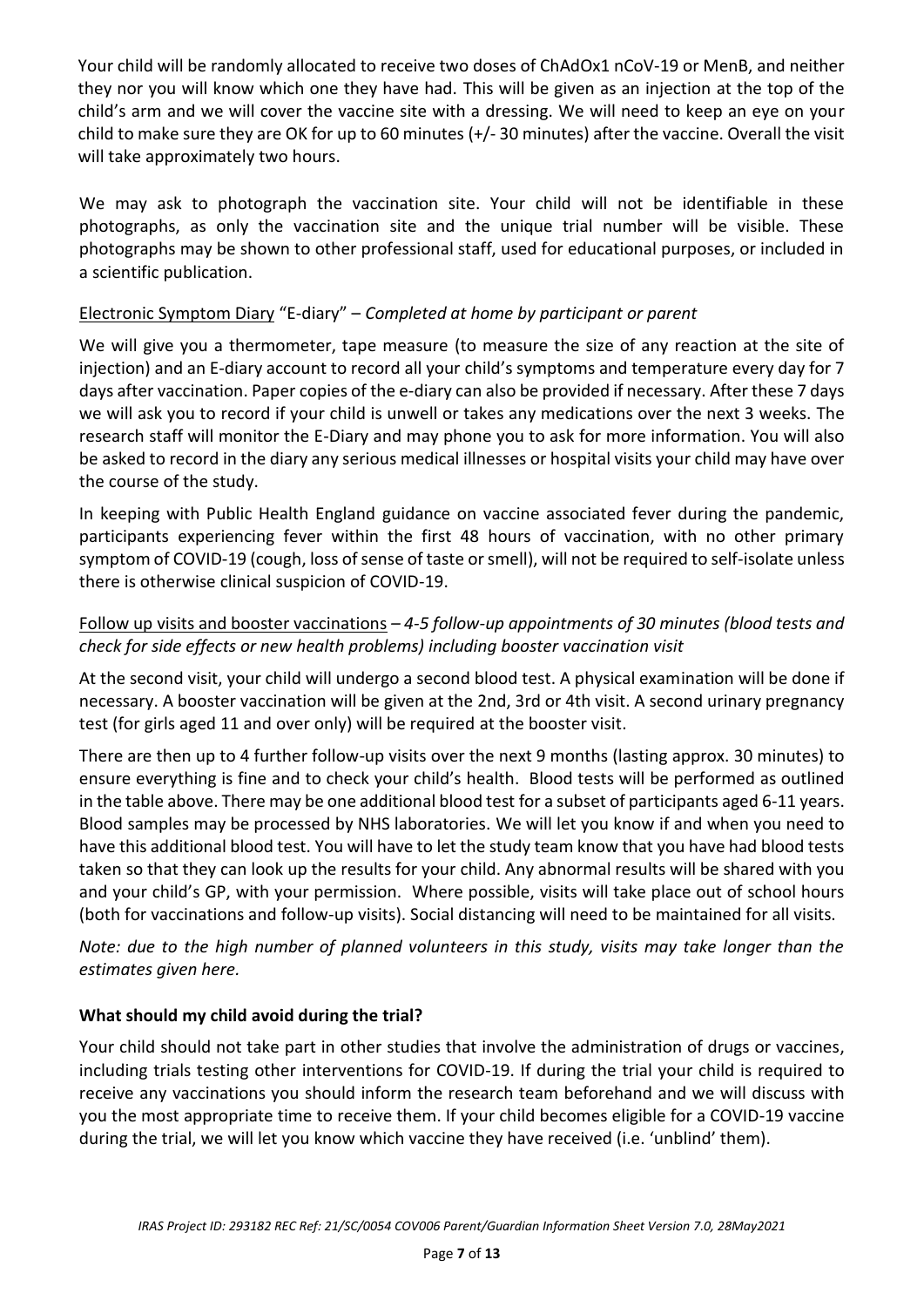### **Are there any risks from taking part in the trial?**

The risks and side effects of the proposed vaccinations and trial procedures are detailed here:

*1. Blood samples*

Drawing blood may cause slight pain, although we will use anaesthetic cream to numb the skin and a second person to distract your child. Occasionally there can be bruising at the site where the needle enters. Older children in particular may feel light-headed or even faint. Taking blood from children can sometimes be difficult and we may ask you for a second attempt if needed. Depending on your child's age each blood sample would be a maximum volume of 10 to 15 ml (approximately 3 to 4 teaspoons).

The blood tests we perform will include antibody testing against COVID-19 and looking at other immune responses to the vaccines. Up to two of their blood tests will be routine safety blood tests for us to monitor the safety of the vaccine. We will not inform you of the results of your child's levels of immunity against the COVID-19 virus. These routine safety blood tests are being done to provide information about changes in platelet counts and other blood parameters but side effects can still develop if blood tests are normal. They are not being undertaken to provide reassurance about risk of side effects emerging

# *2. Vaccination Side Effects: ChAdOx1 nCoV-19 and MenB*

It is likely that your child will experience some symptoms at the vaccination site as well as general symptoms due to vaccination.Like all medicines, this vaccine can cause side effects, although not everybody gets them. In clinical studies with the vaccine, most side effects were mild to moderate in nature and resolved within a few days with some still present a week after vaccination. If side-effects such as pain and/or fever are troublesome, medicines containing paracetamol can be taken.

Side effects that occurred during clinical trials in adults were as follows:

# **Very Common (may affect more than 1 in 10 people)**

- tenderness, pain, warmth, redness, itching, swelling or bruising where the injection is given
- generally feeling unwell
- feeling tired (fatigue)
- chills or feeling feverish
- headache
- feeling sick (nausea)
- joint pain or muscle ache

# **Common (may affect up to 1 in 10 people)**

- a lump at the injection site
- fever
- being sick (vomiting)
- flu-like symptoms, such as high temperature, sore throat, runny nose, cough and chills

# **Uncommon (may affect up to 1 in 100 people)**

- feeling dizzy
- decreased appetite
- abdominal pain
- enlarged lymph nodes
- excessive sweating, itchy skin or rash

In clinical trials there were very rare reports of events associated with inflammation of the nervous system, which may cause numbness, pins and needles, and/or loss of feeling. However, it is not confirmed whether these events were due to the vaccine.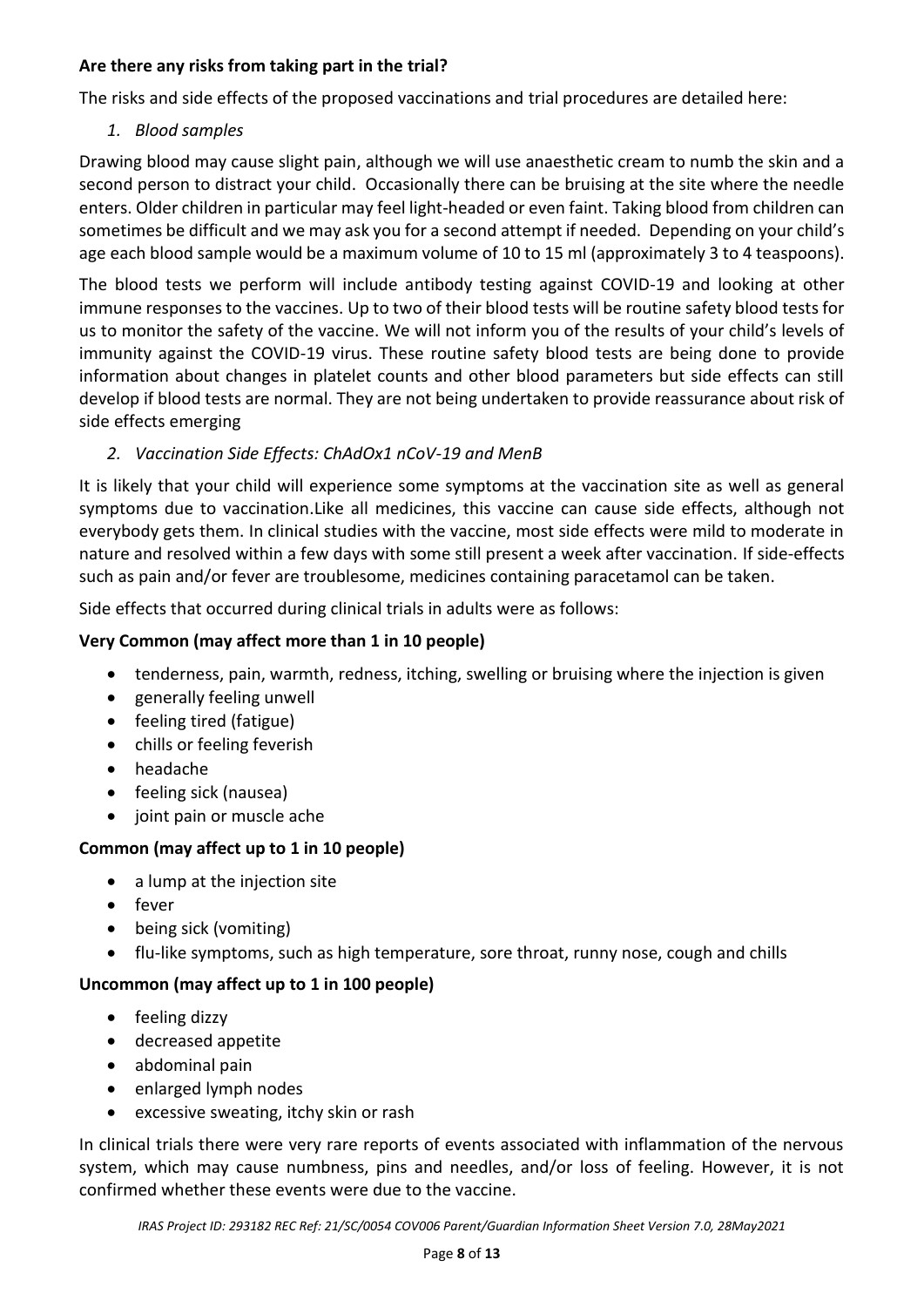This study will be collecting data on side-effects in children and teenagers.

There have been recent reports of increased Kawasaki-like disease in a very small number (<100 in the first wave of the pandemic) of children during the COVID-19 pandemic. Kawasaki disease is an illness that causes inflammation in the blood vessels in the body. A fever that lasts for 5 days or more is the first sign. It is not known if the immune response to the vaccine could also be a trigger or if this event will be more likely to occur in those who have been exposed to the virus after receiving the vaccine. The e-diaries will help us monitor for this risk.

# **Updated MHRA and JCVI guidance**

With any new medicine or vaccine, there is always a possibility of an unexpected side effect. Following reports of blood clots with lowered platelets a review has been undertaken by the MHRA (Medicines and Healthcare products Regulatory Agency) and the EMA (European Medicines Agency). The reports were into a very rare type of blood clot in the brain, known as cerebral venous sinus thrombosis (CVST), and in some other organs together with low levels of platelets (thrombocytopenia) that might be associated with vaccination with ChAdOx1 nCoV-19. Up to and including 31 March 2021 there have been 79 UK reports of these blood clots and unfortunately 19 people died. By 31 March 2021, 20.2 million doses of the ChAdOx1 nCoV-19 vaccine had been given in the UK. This means the overall risk of these blood clots is extremely rare, approximately 4 people in a million who receive the vaccine. More recently it has been shown that the overall incidence after second doses was 1.3 per million doses, with no reported cases in under 50 year olds.

More investigations are needed, but as a precaution the JCVI (Joint Committee on Vaccination and Immunisation), that advises the UK government on vaccination policy, have recommended that those under 30 years old who have not yet had a first dose of the ChAdOx1 nCoV-19 vaccine, have an alternative COVID-19 vaccine. This decision was made by looking at the risk of clots following vaccination versus the benefits of receiving protection from COVID-19 disease. Severe COVID-19 disease is much less common in young adults.

The JCVI recommended that second doses of the ChAdOx1 nCoV-19 vaccine should continue, as there were no reports of clots associated with the second dose.

Additional side effects to be alert for in the 28 days following vaccination are;

- Sudden severe or persistent headache that does not improve with usual pain killers or is getting worse
- An unusual headache which seems worse when lying down or bending over, or may be

accompanied by blurred vision, nausea and vomiting, difficulty with speech, weakness,

- drowsiness or seizures
- New and unexplained pinprick bruising or bleeding
- Shortness of breath, chest pain, leg swelling or persistent abdominal pain

If your child experiences any of these symptoms, you should seek medical attention immediately. You will be provided with a 24 hour mobile number to contact a study doctor should you have any concerns.

# **Links to the updated MHRA and JCVI guidance can be found here:**

[https://www.gov.uk/government/news/statement-on-astrazeneca-covid-19-vaccine-following](https://www.gov.uk/government/news/statement-on-astrazeneca-covid-19-vaccine-following-mhra-update)[mhra-update](https://www.gov.uk/government/news/statement-on-astrazeneca-covid-19-vaccine-following-mhra-update)

<https://www.gov.uk/government/news/new-jcvi-advice-on-use-of-the-astrazeneca-covid-19-vaccine>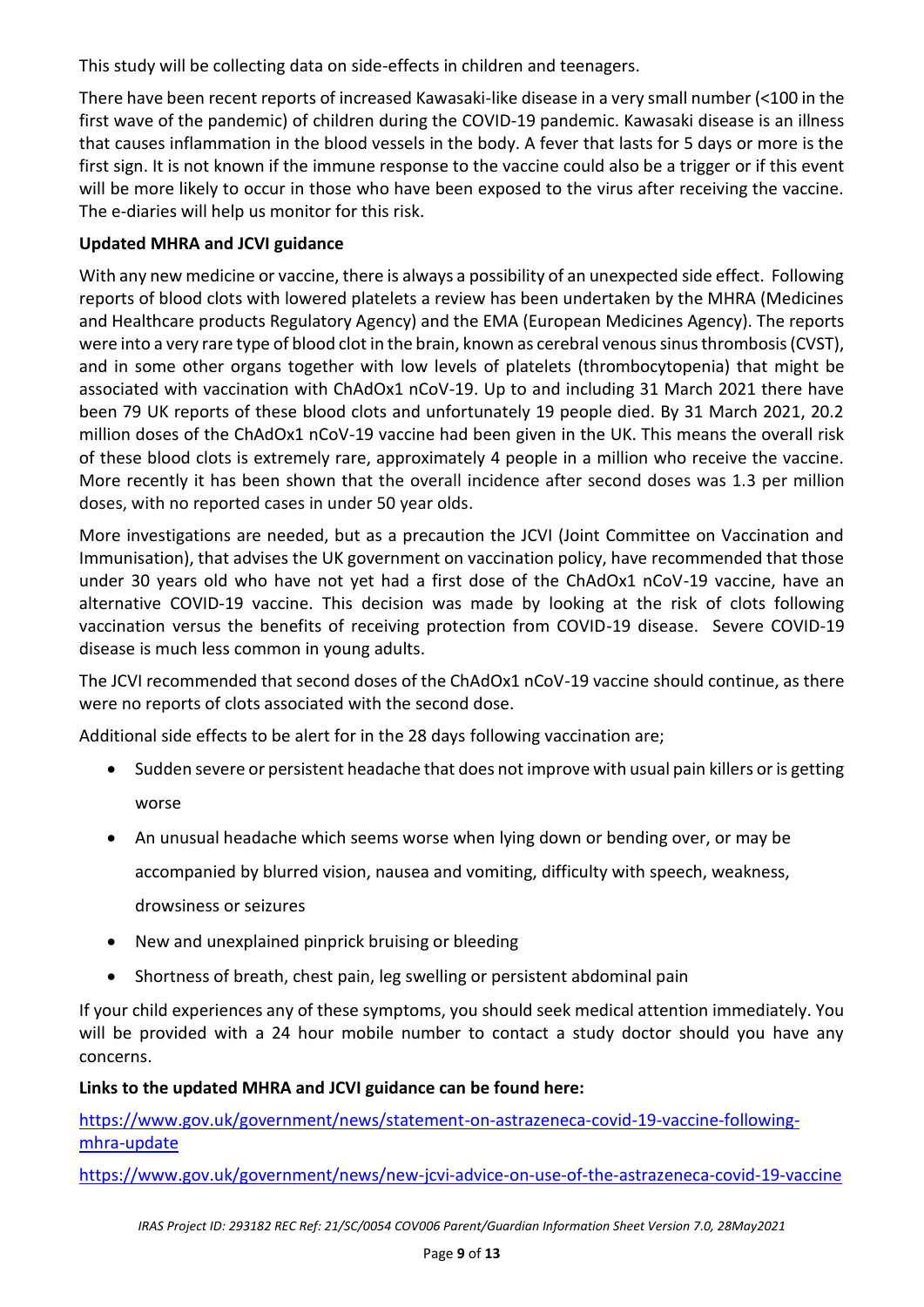## **What are the advantages of taking part?**

Interim data from adult studies suggest that ChAdOx1 nCoV-19 has 60-90% efficacy against COVID-19 disease. The information gained from this study will support the licensing of this vaccine in children and teenagers, if it is shown to be effective in these age groups as well. Participants who receive MenB will reduce their risk of meningitis and sepsis caused by group B meningococcus.

At the end of the study, if your child received the MenB vaccine, they will be offered two doses of ChAdOx1 nCoV-19 if it has been licensed for use in their age group. We cannot guarantee this is the case. If your child received two doses of ChAdOx1 nCoV-19, they will be offered two doses of the MenB vaccine.

We understand that some participants will become eligible for vaccination in the national vaccine rollout, and need to find out which vaccine they have had. If they have received ChAdOx1 nCov-19, they will be offered the opportunity, in the trial, to complete their course of ChAOx1 vaccination, if they have not already received their second dose. All unblinded participants will be allowed to stay on in the trial for follow up visits, both for safety and immunogenicity data.

## **What should you do if you believe your child may have developed COVID-19 during the study?**

If your child is unwell then contact the NHS 111 service or phone 999 if they are severely unwell.

If your child has a positive swab performed in the community or is diagnosed as having COVID-19 disease while in the study then you must contact the study team on [insert phone number]

If your child is admitted to hospital during the study then you should inform the medical or nursing staff that you are taking part in this trial. We will provide a contact card for you to give to these staff which will have a link to a website for them to fill in details about your admission.

# *It is important that you understand that if your child becomes seriously unwell and needs to be admitted to hospital, the standard referral routes within the NHS will be used. Participants will be treated the same way as the general population in this context of the COVID-19 pandemic. We are unable to offer extra medical support outside what is available within the NHS for the general public.*

Participants who develop COVID-19 symptoms and have a positive PCR test after the first vaccination can only receive a booster dose after a minimum 4 weeks interval from their first PCR positive test, provided their symptoms have significantly improved. The decision to proceed with booster vaccinations in those cases will be at clinical discretion of the investigators. For participants who are asymptomatic and have a positive PCR test, a minimum of 2 weeks from first PCR positivity will be required before boosting.

#### **Will we be compensated for our travel?**

We will offer you financial compensation of £10 per visit to cover travel costs incurred whilst participating in this study.

# **What if new information becomes available?**

Sometimes during the course of a trial, new information relevant to the trial becomes available. If this happens, we will tell you about it and discuss whether you want to, or should, continue in the study. If you decide your child will continue to take part, you will be asked to sign an updated consent form. On receiving new information, we may consider it to be in your child's best interests to withdraw them from the study. Your child's participation in this study may also be stopped at any time by the study doctor or the Sponsor if it is in their best interest.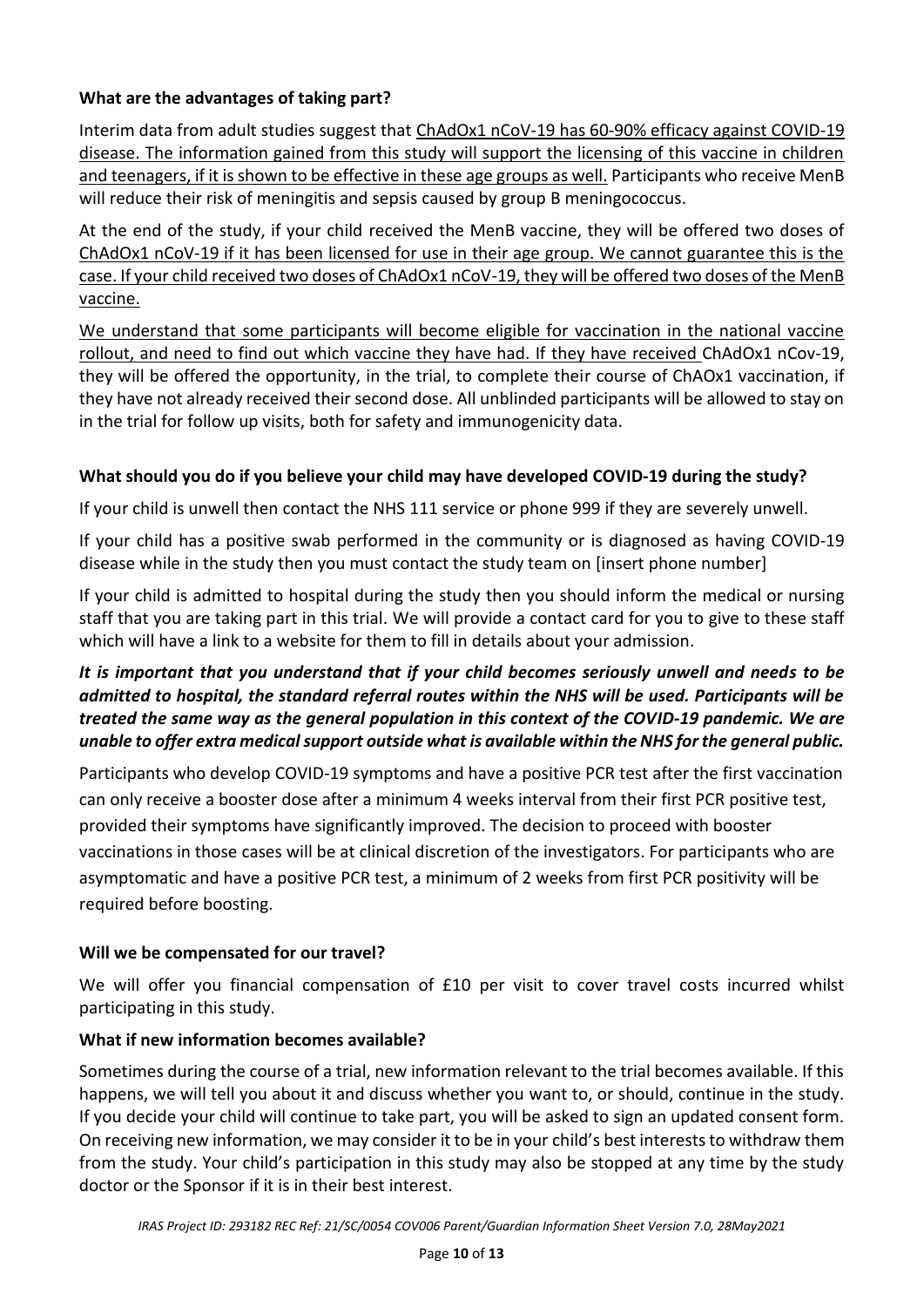## **What will happen if I or my child doesn't want to carry on with the trial?**

If, at any time after agreeing to participate, you or your child change your minds about being involved with this study you are free to withdraw without giving a reason. If your child withdraws we would not usually perform any more research procedures, although occasionally we might need to offer a follow up visit for safety purposes, for example to check the injection site or a blood result. Your decision will not result in any penalty. Unless you state otherwise, any blood taken whilst your child has been in the study will continue to be stored and used for research as detailed above. You are free to request that the blood samples are destroyed at any time during or after the study. If you choose to withdraw from the trial, your standard medical care will not be affected.

## **What if something goes wrong?**

The investigators recognise the important contribution that volunteers make to medical research, and make every effort to ensure your child's safety and well-being. The University of Oxford, as the research Sponsor, has insurance in place in the unlikely event that your child should suffer any harm as a direct consequence of participation in this trial.

In the event of harm being suffered, while the Sponsor will cooperate with any claim, you may wish to seek independent legal advice to ensure that you are properly represented in pursuing any complaint. The study doctor can advise you of further action and refer you to a doctor within the NHS for treatment, if necessary. NHS indemnity operates in respect of the clinical treatment which may be provided if you needed to be admitted to hospital. https://resolution.nhs.uk/wpcontent/uploads/2018/10/NHS-Indemnity.pdf

#### **Complaints statement**

If you wish to complain about any aspect of the way in which you have been approached or treated during the course of this study, you should contact the research investigators who will do their best to address your concerns by sending us an email t[o info@ovg.ox.ac.uk.](mailto:info@ovg.ox.ac.uk) Alternatively you may contact the University of Oxford Clinical Trials and Research Governance (CTRG) office on 01865 616480 or the head of CTRG, email [ctrg@admin.ox.ac.uk](mailto:ctrg@admin.ox.ac.uk)

#### **Would my child taking part in this trial be kept confidential?**

All information that is collected about your child during the course of the research will be coded with a study number and kept confidential. The information is available to the trial team, authorised collaborators, ethical review committees, Oxford University Hospital NHS Foundation Trust, government regulatory agencies and the Sponsor (University of Oxford), who can ask to access the trial data. Responsible independent monitors may be given access to data for monitoring and/or audit of the trial to ensure we are complying with regulations. They are bound by the same confidentiality rules.

Every effort will be taken to maintain confidentiality. Information about your child may be stored electronically on a secure server, and paper notes will be kept in a key-locked filing cabinet at the Oxford Vaccine Group or at the Centre for Clinical Vaccinology and Tropical Medicine (CCVTM), University of Oxford. Trial results will be published in a scientific journal but nothing that could identify your child will be included in any report or publication.

#### **What will happen to my data?**

UK data protection regulation requires that we state the legal basis for processing information about you. In the case of research, this is 'a task in the public interest.' The University of Oxford is the sponsor for this study, based in the United Kingdom, is the data controller and is responsible for looking after your child's information and using it properly.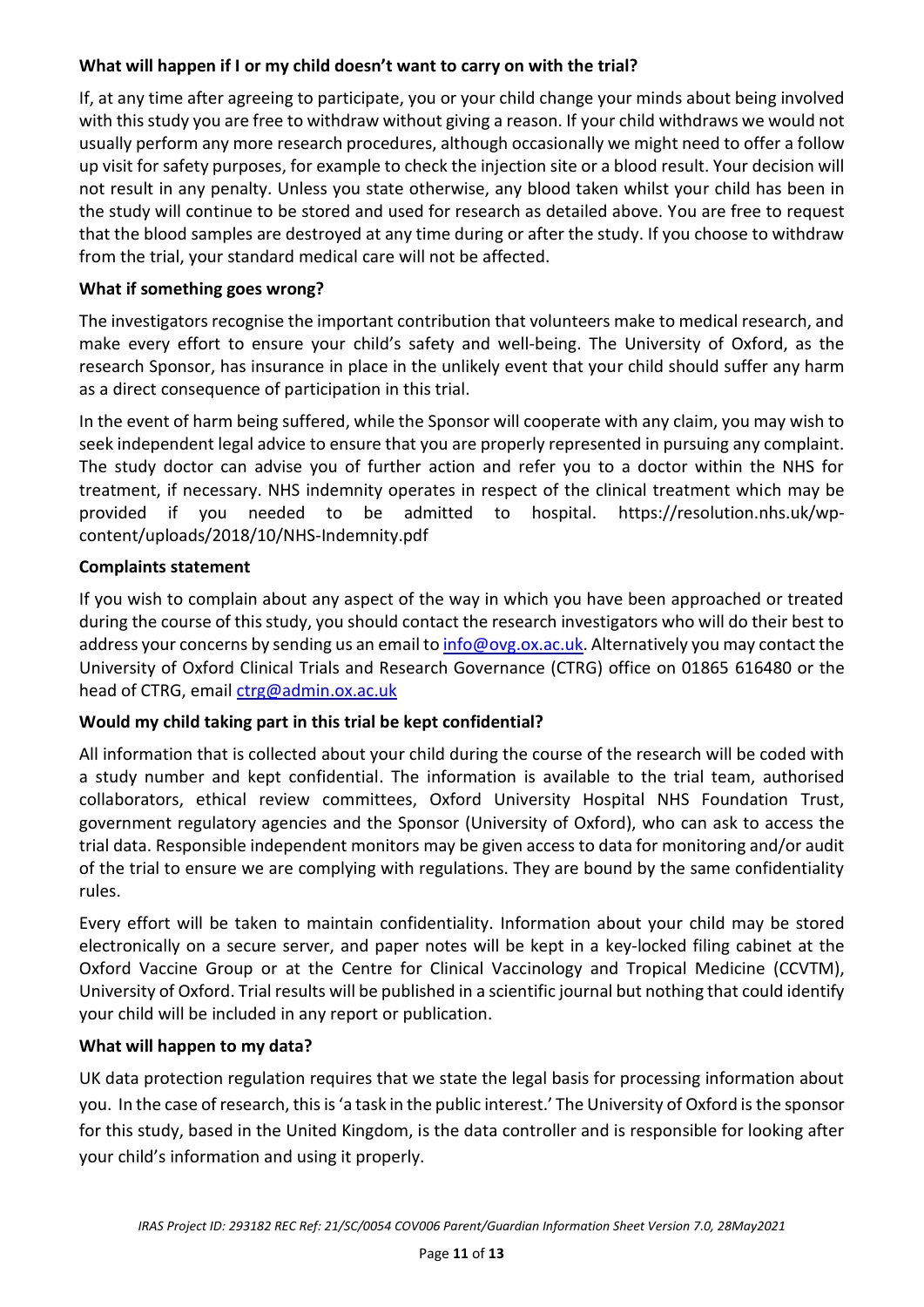We will be using information from you and your child's medical records in order to undertake this study and will use the minimum personally-identifiable information possible. We will keep identifiable information about your child such as contact details for a minimum of 5 years and until the youngest participant turns 21 years. The need to store this information for longer in relation to licensing of the vaccine will be subject to ongoing review. De-identified research data will be stored indefinitely. If you have agreed that samples can be retained for future research then your child's personally identifiable information will be kept with restricted access solely for the purposes of sample management for a minimum of five years after the last sample has been either used or disposed of in order to meet regulatory requirements. Samples will be provided for future research only in a form that does not identify you. We will also store your consent form. We store research data securely at the University of Oxford indefinitely following removal of identifiable information. If you agree to your child's details being held to be contacted regarding future research, we will retain a copy of the consent form until such time as your details are removed from our database but will keep the consent form and your details separate.

The study team will use your name and contact details to contact you about the research study, and tomake sure that relevant information about the study is recorded for your child's care, in relation to your child's health during the study and to oversee the quality of the study. At the completion of the study, unless you consent otherwise (e.g. if you request to be informed of other trials), your child's personal details will not be used to contact you other than exceptional circumstances concerning your safety. If you consent to take part in another study carried out by the Oxford Vaccine Group, personal information and medical information including blood test results may be accessed to avoid unnecessary repetition.

Data protection regulation provides you with control over your personal data and how it is used. When you agree to your information being used in research, however, some of those rights may be limited in order for the research to be reliable and accurate. Further information about your rights with respect to your personal data is available at: <https://compliance.web.ox.ac.uk/individual-rights>

Safety data will be provided to AstraZeneca, in an anonymised format.

# **Involvement of the General Practitioner (GP)/Family doctor (GP)**

In order to enrol into this study, you will be required to give permission for us to contact your child's GP. Your child's GP may be asked to share information about your child's medical history and give access to any other medical records as required. We will write to your child's GP to let them know about your child's enrolment and study completion status, so they can update your child's medical records accordingly.

# **What will happen to any samples I give?**

If you consent, some of your child's leftover blood samples can be stored and used for future infectious disease or vaccine related research. All samples and any information about your child will be deidentified and assigned a study code. This is optional, your child's participation in this study will not be affected by your decision whether to allow storage and future use of leftover samples. Upon request at any time, your child's remaining blood samples will be destroyed.

Study blood tests to look at the response of your child's body to the vaccine will be done both at the University of Oxford and with collaborating laboratories in the UK and in other countries. Any samples or data sent to them would not include information that identifies your child.

# **Will any genetic tests be done?**

We may do genetic tests on your child's blood samples to look at the patterns of genes that regulate their own individual immune response (these are called Human Leukocyte Antigen genes). Doing this helps us to work out which aspects of the immune response to vaccines are due to genetic differences